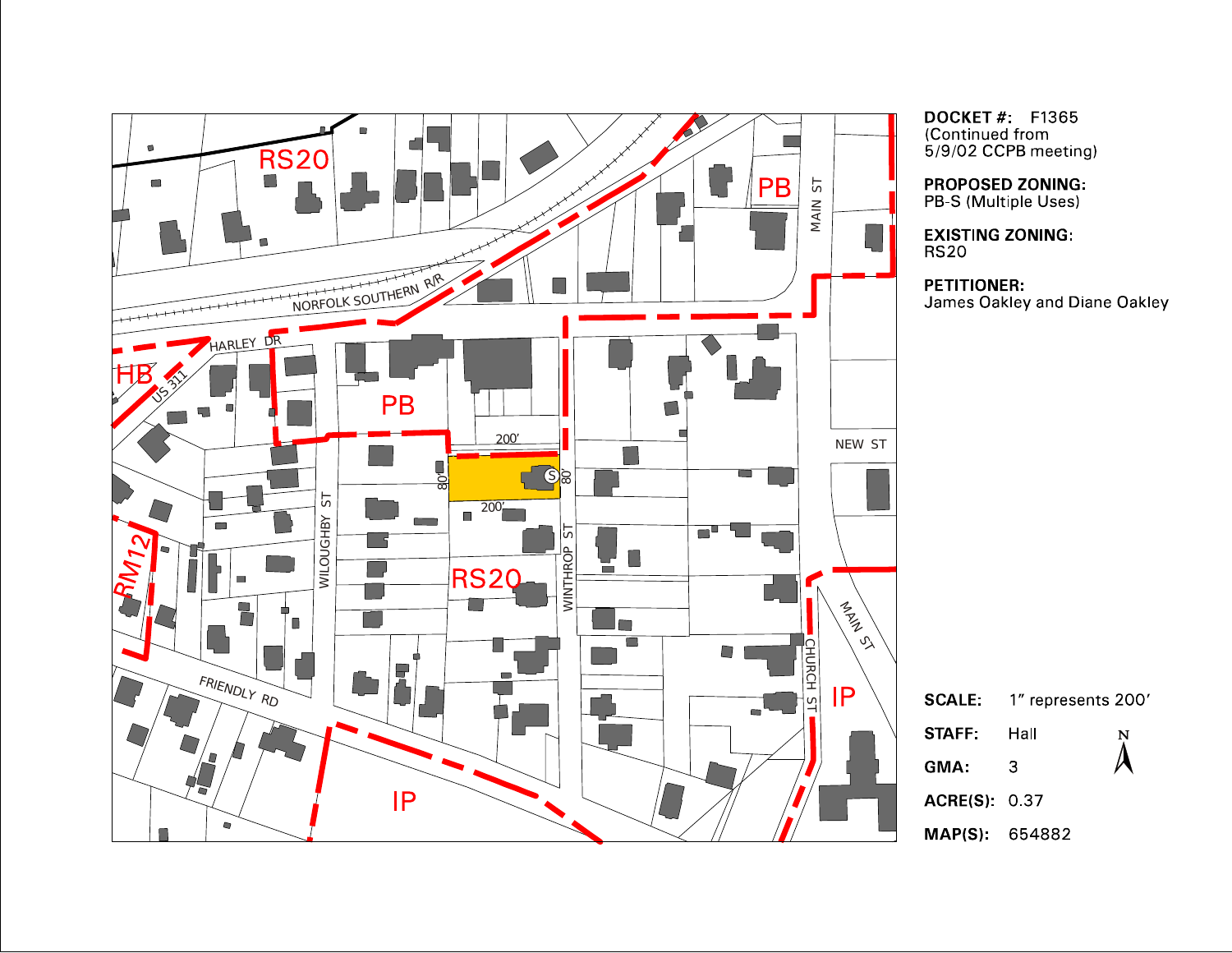June 18, 2002

James Oakley and Diane Oakley 3265 Winthrop Street Walkertown, NC 25051

RE: ZONING MAP AMENDMENT F-1365

Dear James Oakley and Diane Oakley:

The attached report of the Planning Board to the Forsyth County Board of Commissioners is sent to you at the request of the Commissioners.

When the rezoning is scheduled for public hearing, you will be notified by Jane Cole, Clerk to the County Commissioners, of the date on which the Commissioners will hear this petition.

Sincerely,

A. Paul Norby, AICP Director of Planning

Attachment

pc: Jane Cole, County Manager's Office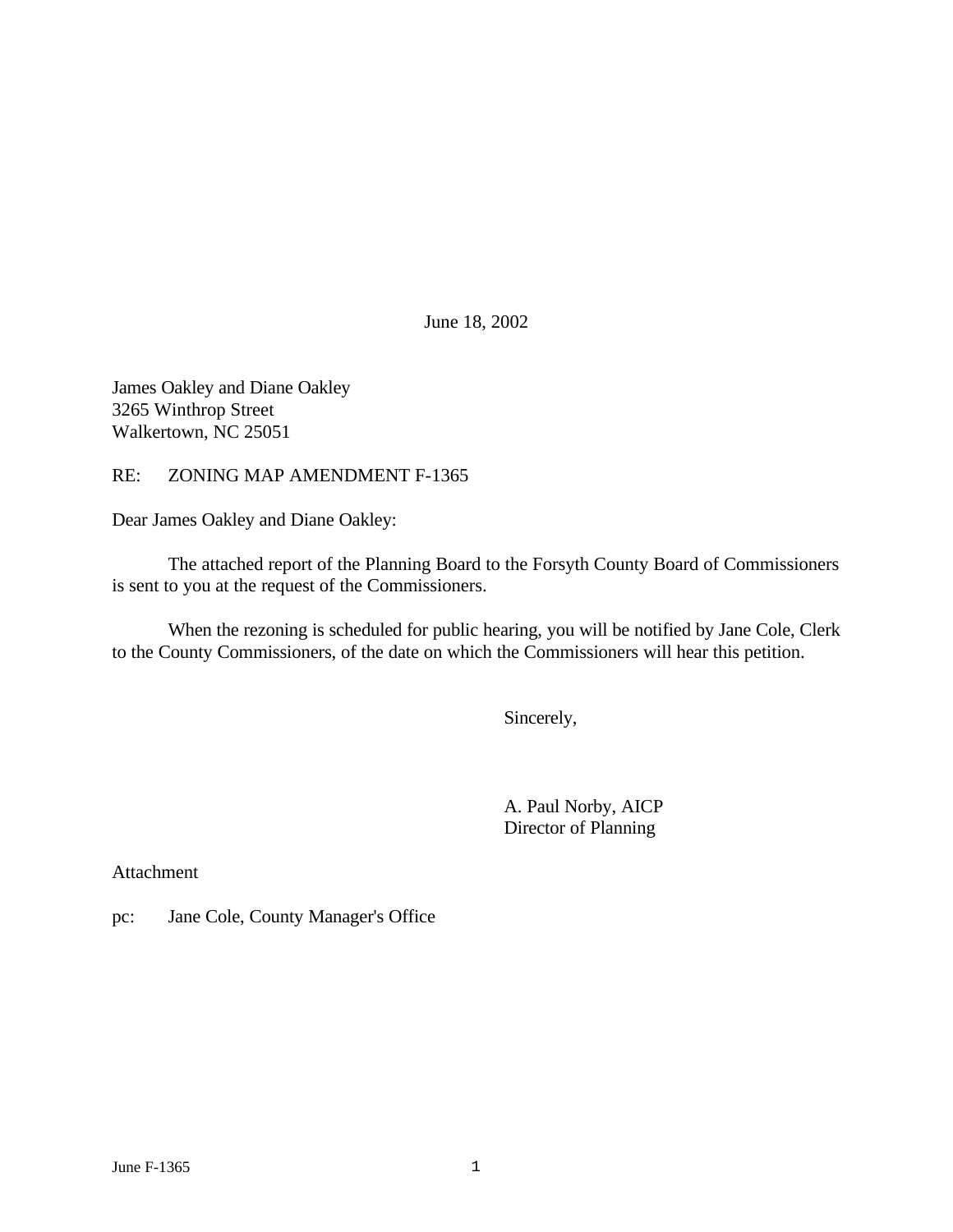# **FORSYTH COUNTY BOARD OF COMMISSIONERS**

**MEETING DATE: \_\_\_\_\_\_\_\_\_\_\_\_\_\_\_\_\_\_\_\_\_\_\_\_\_\_\_\_ AGENDA ITEM NUMBER:\_\_\_\_\_\_\_\_\_\_\_\_\_\_\_\_\_**

**SUBJECT**:

Zoning map amendment of James Oakley and Diane Oakley.

# **COUNTY MANAGER'S RECOMMENDATION OR COMMENTS**:

# **SUMMARY OF INFORMATION**:-

Zoning Map Amendment of James Oakley and Diane Oakley from RS-20 to PB-S (Residential Building, Single Family; Combined Use; Arts & Crafts Studio; Food & Drug Store; Retail Store, Specialty or Miscellaneous; Services, Personal; Offices, Miscellaneous; Professional Office.): property is located at 3265 Winthrop Street, west side of Winthrop Street, north of Friendly Road.

After consideration, the Planning Board recommended approval of the rezoning petition.

| <b>ATTACHMENTS:-</b> | <b>YES</b> |  |
|----------------------|------------|--|
|----------------------|------------|--|

**SIGNATURE**: **DATE**: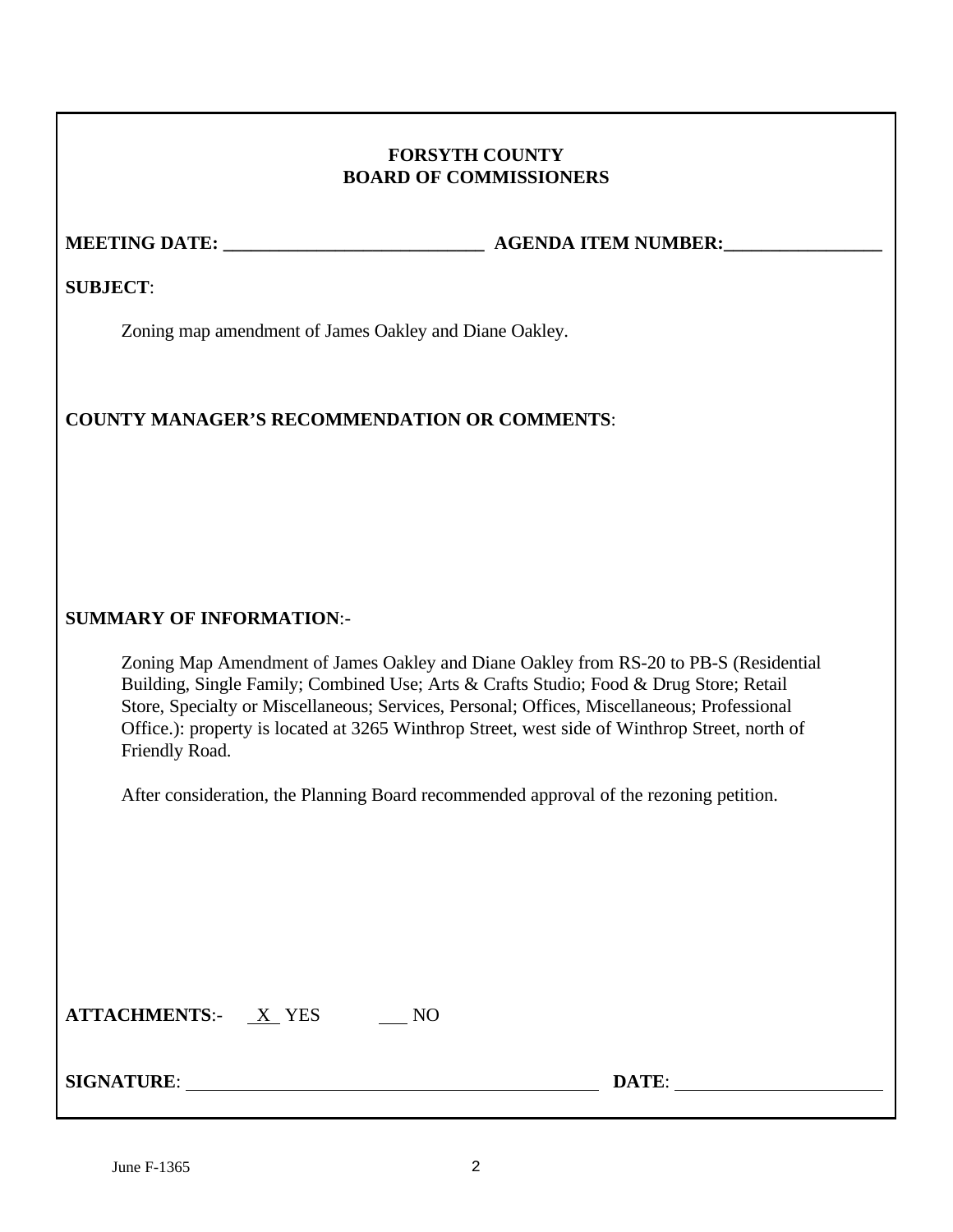#### COUNTY ORDINANCE - SPECIAL USE

Zoning Petition of James Oakley and Diane Oakley, Docket F-1365

AN ORDINANCE AMENDING THE FORSYTH COUNTY ZONING ORDINANCE AND THE OFFICIAL ZONING MAP OF THE COUNTY OF FORSYTH, NORTH CAROLINA

\_\_\_\_\_\_\_\_\_\_\_\_\_\_\_\_\_\_\_\_\_\_\_\_\_\_\_\_\_\_\_\_\_

BE IT ORDAINED by the Board of County Commissioners of the County of Forsyth as follows:

Section 1. The Zoning Ordinance of the *Unified Development Ordinances* of the County of Forsyth, North Carolina, and the Official Zoning Map of the County of Forsyth, North Carolina, are hereby amended by changing from RS-20 to PB-S the zoning classification of the following described property:

Tax Lot 113B, Tax Block 2151.

Section 2. This Ordinance is adopted after approval of the site plan entitled The Place, and identified as Attachment A of the Special Use District Permit issued by the Forsyth County Board of Commissioners the day of  $\qquad \qquad$  20 to Jim T. Oakley.

Section 3. The Board of Commissioners hereby directs the issuance of a Special Use District Permit pursuant to the Zoning Ordinance of the *Unified Development Ordinances* for a development to be known as The Place. Said Special Use District Permit and site plan with associated documents are attached hereto and incorporated herein.

Section 4. This Ordinance shall be effective from and after its adoption.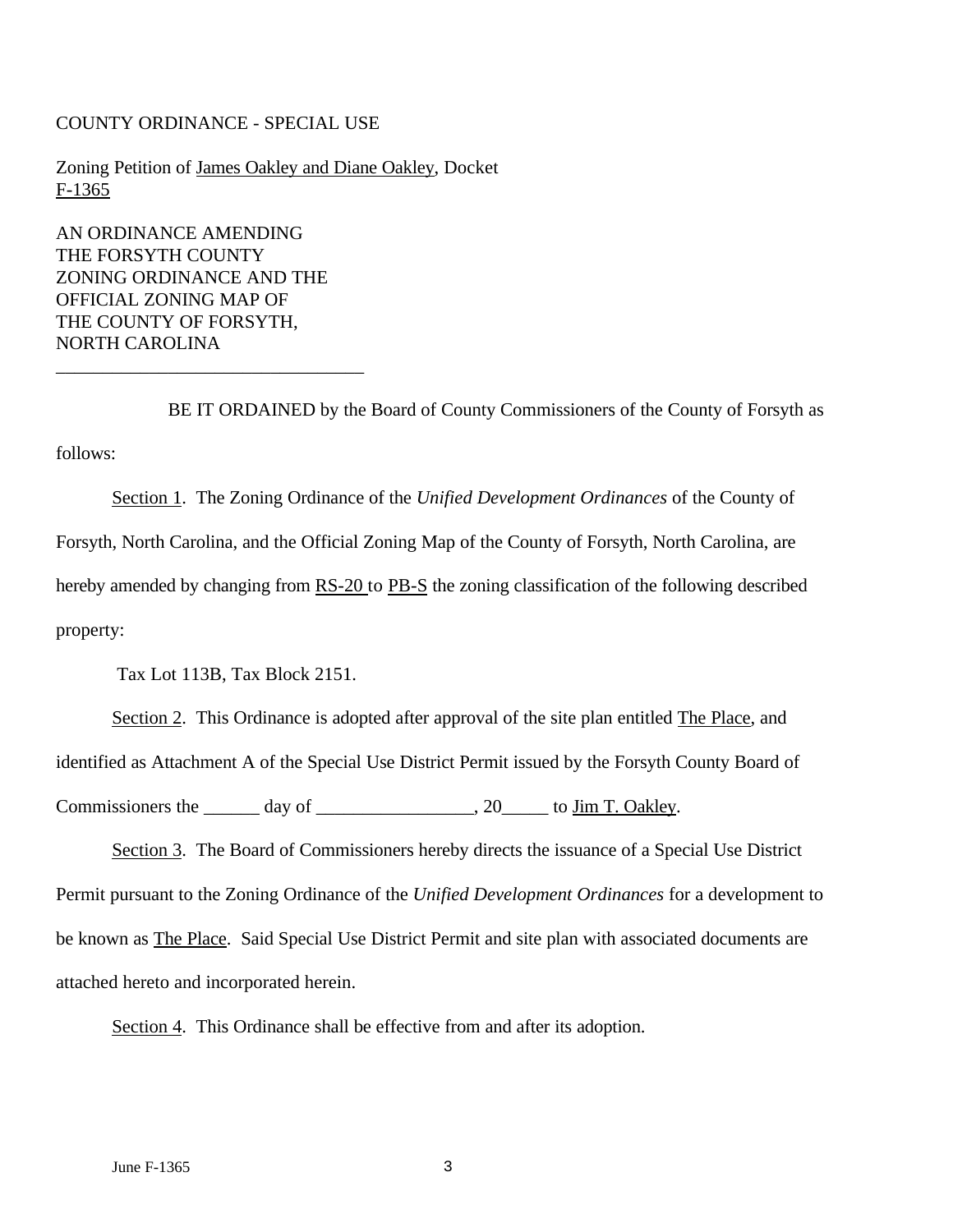## COUNTY, SPECIAL USE DISTRICT PERMIT

#### SPECIAL USE DISTRICT PERMIT

Issued by the Forsyth County Board of Commissioners

The Forsyth County Board of Commissioners issues a Special Use District Permit for the site

shown on the site plan map included in this zoning petition of James Oakley and Diane Oakley (Zoning

Docket F-1365). The site shall be developed in accordance with the plan approved by the Board and

bearing the inscription: "Attachment A, Special Use District Permit for PB-S (Residential Building,

Single Family; Combined Use; Arts and Crafts Studio; Food and Drug Store; Retail Store, Specialty or

Miscellaneous; Services, Personal; Offices, Miscellaneous; Professional Office), approved by the Forsyth

County Board of Commissioners the day of \_\_\_\_\_\_\_\_\_\_\_\_\_\_\_\_\_, 20 \_\_\_\_\_\_\_\_\_\_\_\_\_, and signed, provided

the property is developed in accordance with requirements of the PB-S zoning district of the Zoning

Ordinance of the *Unified Development Ordinances* of the County Code, the Erosion Control Ordinance,

and other applicable laws, and the following conditions be met:

### C **WITHIN 90 DAYS OF COUNTY COMMISSIONER APPROVAL:**

- a. Developer shall provide a letter to the Inspections Division from the Health Department indicating the private sewer system is adequate for the change of use.
- b. Developer shall record a cross parking agreement which meets the requirements of the Inspections Division.
- c. Developer shall apply for a bufferyard variance from the Forsyth County Board of Adjustment.
- d. Developer shall schedule a building review to determine that the building can meet commercial building standards.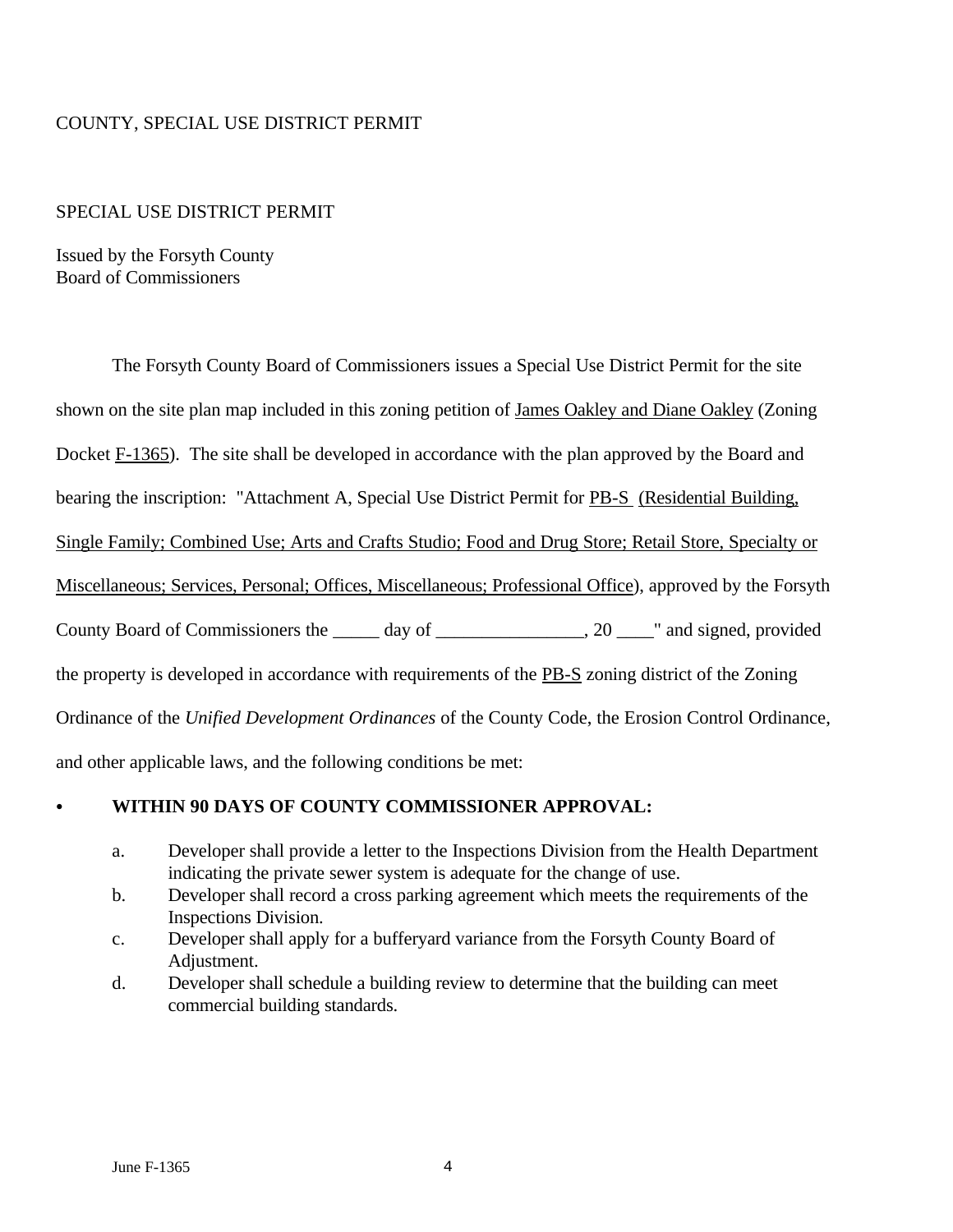## **ZONING STAFF REPORT**

**DOCKET #** F-1365 **STAFF:** S. Chad Hall

Petitioner(s): James Oakley and Diane Oakley Ownership: Same

**CONTINUANCE HISTORY**: The petition was continued at the May 9, 2002 Planning Board Public Hearing to allow the petitioner time to submit a site plan for special use consideration. A site plan was submitted and the following report relates to the special use district request.

#### **REQUEST**

From: RS-20 Residential Single Family District; maximum lot size 20,000 sf To: PB-S Pedestrian Business District (Residential, Single Family; Combined Use; Arts and Crafts Studio; Food or Drug Store; Retail Store, Specialty or Miscellaneous; Services, Personal; Offices, Miscellaneous; Professional Offices)

Both general and special use district zoning were discussed with the applicant(s) who decided to pursue the zoning as requested.

Acreage: 0.37 acre

# **LOCATION**

Street: West side of Winthrop Street south of Harley Drive. Jurisdiction: County of Forsyth (within the town limits of Walkertown).

#### **SITE PLAN**

Proposed Use: Residential, Single Family; Combined Use; Arts and Crafts Studio; Food or Drug Store; Retail Store, Specialty or Miscellaneous; Services, Personal; Offices, Miscellaneous; Professional **Offices** 

Square Footage: 1,543 Square Feet

Building Height: 40' Maximum

Parking: Required: 8; Proposed: 8; Layout: Leased from adjacent property

Bufferyard Requirements: 15' Type II adjacent to RS-20

Vehicular Use Landscaping Standards Requirements: Parking is off site.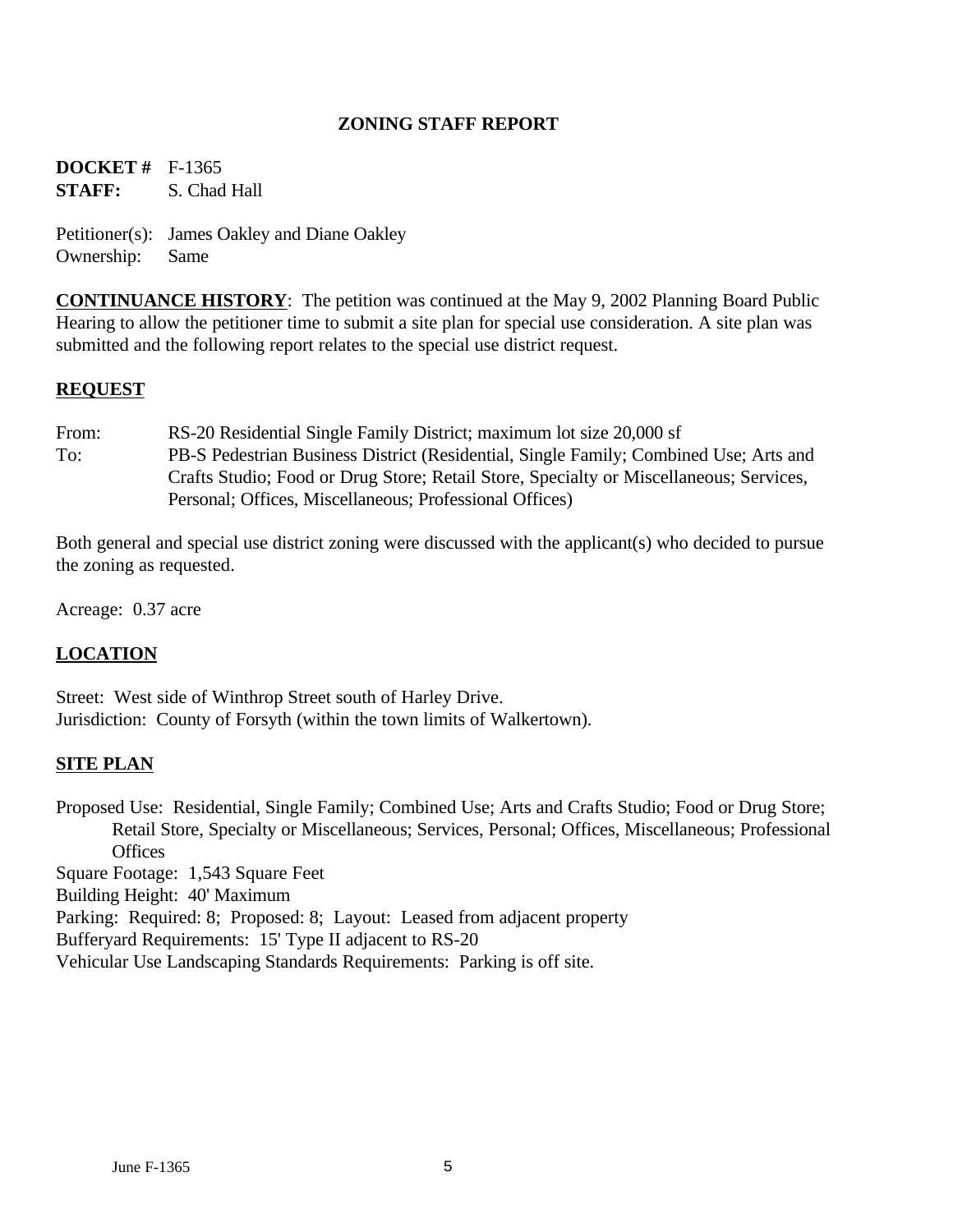## **PROPERTY SITE/IMMEDIATE AREA**

Existing Structures on Site: Single family structure. Adjacent Uses:

| North - | Commercial zoned PB.                              |
|---------|---------------------------------------------------|
| East -  | Medium lot single family residential zoned RS-20. |
| South - | Medium lot single family residential zoned RS-20. |
| West -  | Medium lot single family residential zoned RS-20. |

#### **GENERAL AREA**

Character/Maintenance: Mix of single family residential and commercial uses. Development Pace: Moderate.

#### **PHYSICAL FEATURES/ENVIRONMENTAL REVIEW**

Impact on Existing Features: The site would remain largely intact.

- Topography: There is an approximate change in elevation on the subject property of 6' (from an approximate elevation of 998' in the northeast down to an approximate elevation of 992' in the southwest).
- Vegetation/habitat: The subject property is primarily developed but there is some existing vegetation in the southwest corner of the site.

Watershed: Site is within the boundaries of Salem Lake- WS-III.

Compliance with Watershed Protection Regulations: The subject property is located in the "Balance of the Watershed" area and thus may have 24% of the site impervious. Since there is no more impervious surface proposed and the project is under the 24% cap, the project is in conformance.

#### **TRANSPORTATION**

Direct Access to Site: Winthrop Street; Main Street; Harley Drive; Friendly Drive.

- Street Classification: Winthrop Street local; Main Street major thoroughfare; Harley Drive collector; Friendly Drive - collector.
- Average Daily Traffic Count/Estimated Capacity at Level of Service D (Vehicles per Day):

Main Street between Old Hollow Road and Harley Drive: 9,700/16,100

Sight Distance: Good.

Sidewalks: None.

Bike: Route 18, Walkertown Connector, along Harley Drive; Route 25, along Main Street.

#### **HISTORY**

Relevant Zoning Cases:

1. F-1289; HB-S and RS-20 to LB-S (Food and Drug Store); approved April 24, 2000; northeast corner of NC 66 and Main Street; 1.97 acres; Planning Board and staff recommended approval.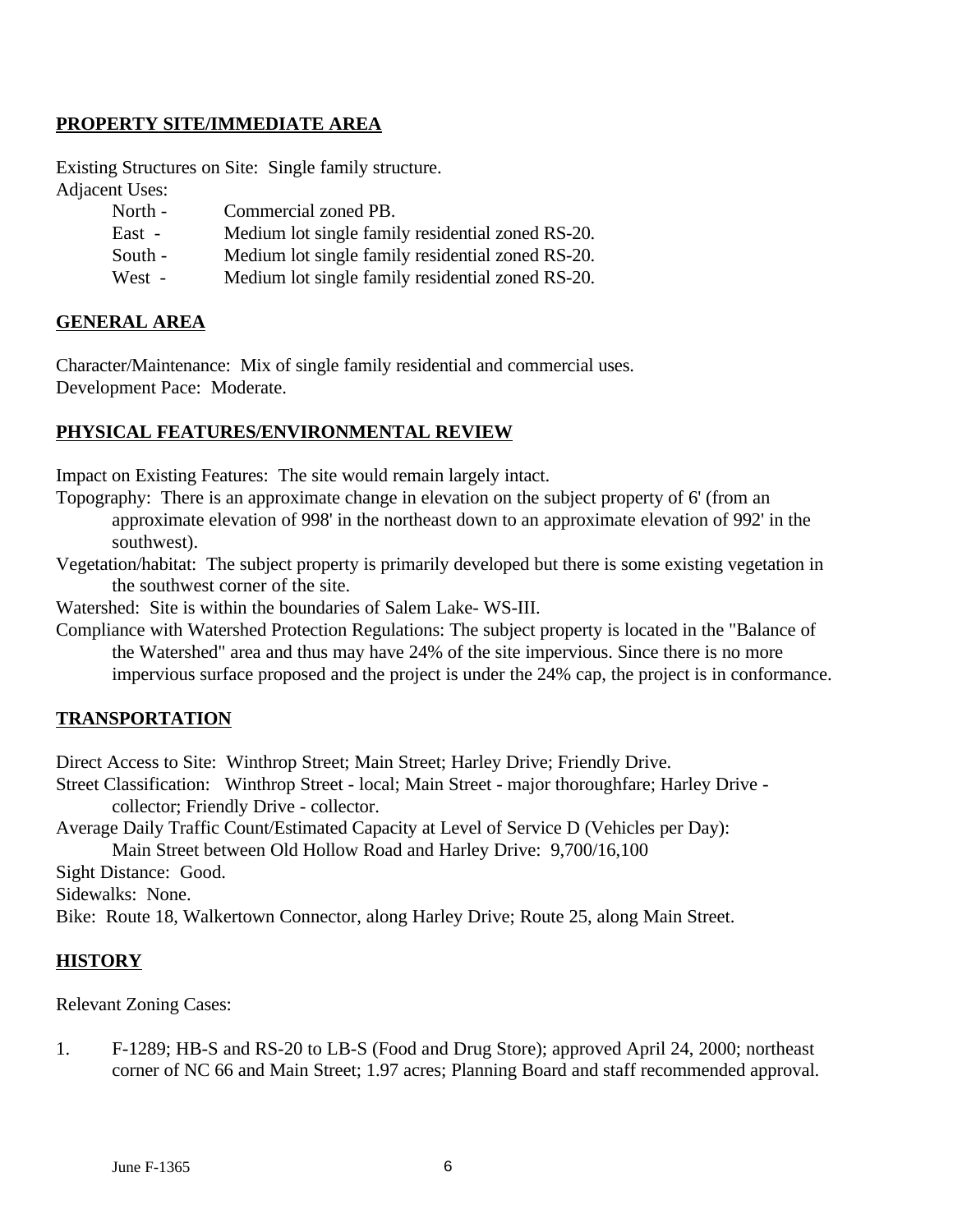- 2. F-1278; HB-S (Multiple Business Uses) and RS-20 to LB-S (Multiple Business Uses); northeast corner of NC 66 and Main Street; 1.97 acres; withdrawn December 9, 1999.
- 3. F-1211; RS-20 to PB-S (Motor Vehicle, Repair and Maintenance); approved February 9, 1999; southeast corner of Friendly Avenue and US 311; 0.34 acre; Planning Board recommended approval; staff recommended denial.
- 4. F-1154; RS-20 to LB; approved July 8, 1996; west side of Main Street north of intersection with Old Hollow Road/NC 66; 0.61 acre; Planning Board and staff recommended approval.

# **CONFORMITY TO PLANS**

GMP Area (*Legacy*): Suburban Neighborhoods (GMA 3).

- Relevant Comprehensive Plan Recommendation(s): Site directly abuts Walkertown's Town Center Growth Management Area to the north. *Legacy* recommends creating mixed use pedestrian friendly commercial areas. Concentrate the highest densities and mixed use development at City/Town centers, Metro activity Centers and along Urban Boulevards.
- Area Plan/Development Guide: The site is not within the boundaries of a development guide or an area plan.

# **INCORPORATED AREA COMMENTS**

Incorporated Jurisdiction: Walkertown. Expressed Concern: As of this writing, staff has not received comments from the Town.

# **ANALYSIS**

The subject site lies within the municipal limits of Walkertown. The site is zoned RS-20 within a neighborhood that has a mixture of zoning districts but is primarily residential in character near the site. The site is in the Salem Lake water supply watershed; maximum impervious coverage allowed is 24 percent or the existing coverage, whichever is greater.

Staff has consistently recommended against piecemeal rezonings in this area. Incremental zoning has a clear history of culminating in a development pattern that is visually unappealing and problematic from a traffic standpoint. However, with a special use district zoning, many of the concerns for business development in this area have been accommodated.

The request for special use rezoning preserves the existing structure on site, which is residential in scale and appearance. In addition, the limited uses addresses staff's concern over trip generation abutting a residential area. Staff is of the opinion that there is already sufficient parking adjacent to the subject property which would be utilized for the proposed use and the utilization of this parking will not further diminish the residential character in the area. The rezoning of this 0.37 acre tract to PB-S zoning may not have an overall detrimental effect on this area so long as a line of demarcation is set so that no further commercial development occurs to the south along Winthrop Street.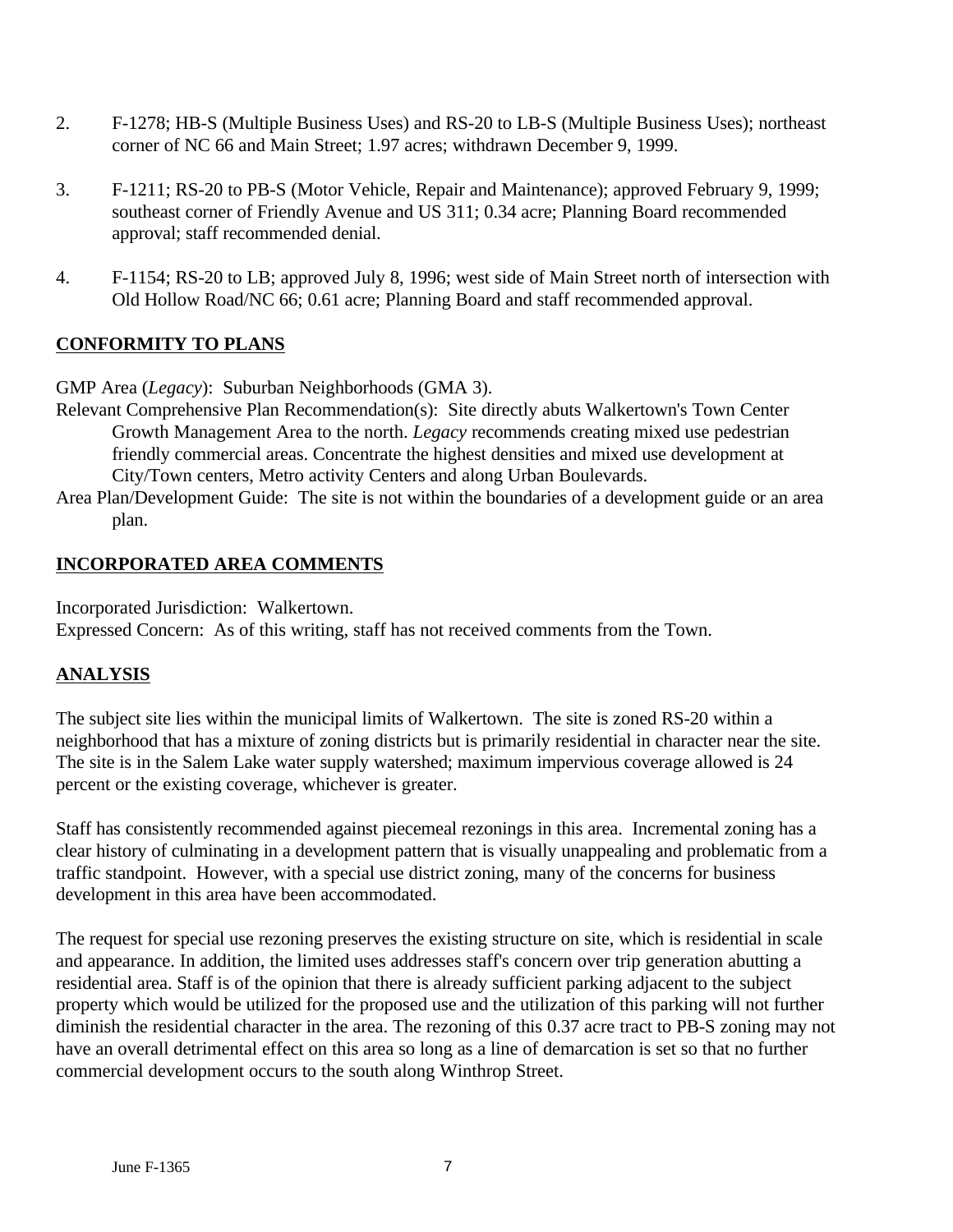# **FINDINGS**

- 1. The site is situated between RS-20 residential and commercial property zoned PB-S.
- 2. The site is consistent with *Legacy*'s recommendation to create mixed-use, pedestrian friendly commercial areas.
- 3. The site abuts the Town Center Growth Management Area as indicated by *Legacy* for commercial development.
- 4. Special use district zoning addresses concerns regarding business expansion in this neighborhood.

## **STAFF RECOMMENDATION**

## Zoning: **APPROVAL**.

Site Plan: Staff certifies that **the site plan meets all code requirements**, and recommends the following conditions:

- WITHIN 90 DAYS OF COUNTY COMMISSIONER APPROVAL:
	- a. Developer shall provide a letter to the Inspections Division from the Health Department indicating the private sewer system is adequate for the change of use.
	- b. Developer shall record a cross parking agreement which meets the requirements of the Inspections Division.
	- c. Developer shall apply for a bufferyard variance from the Forsyth County Board of Adjustment.
	- d. Developer shall schedule a building review to determine that the building can meet commercial building standards.

# **PUBLIC HEARING**

FOR: None

AGAINST: None

#### **WORK SESSION**

MOTION: Arnold King moved approval of the zoning map amendment and certified that the site plan meets all code requirements.

SECOND: Philip Doyle VOTE:

> FOR: Avant, Bost, Clark, Doyle, Folan, Kennedy-Sloan, King, Powell AGAINST: None